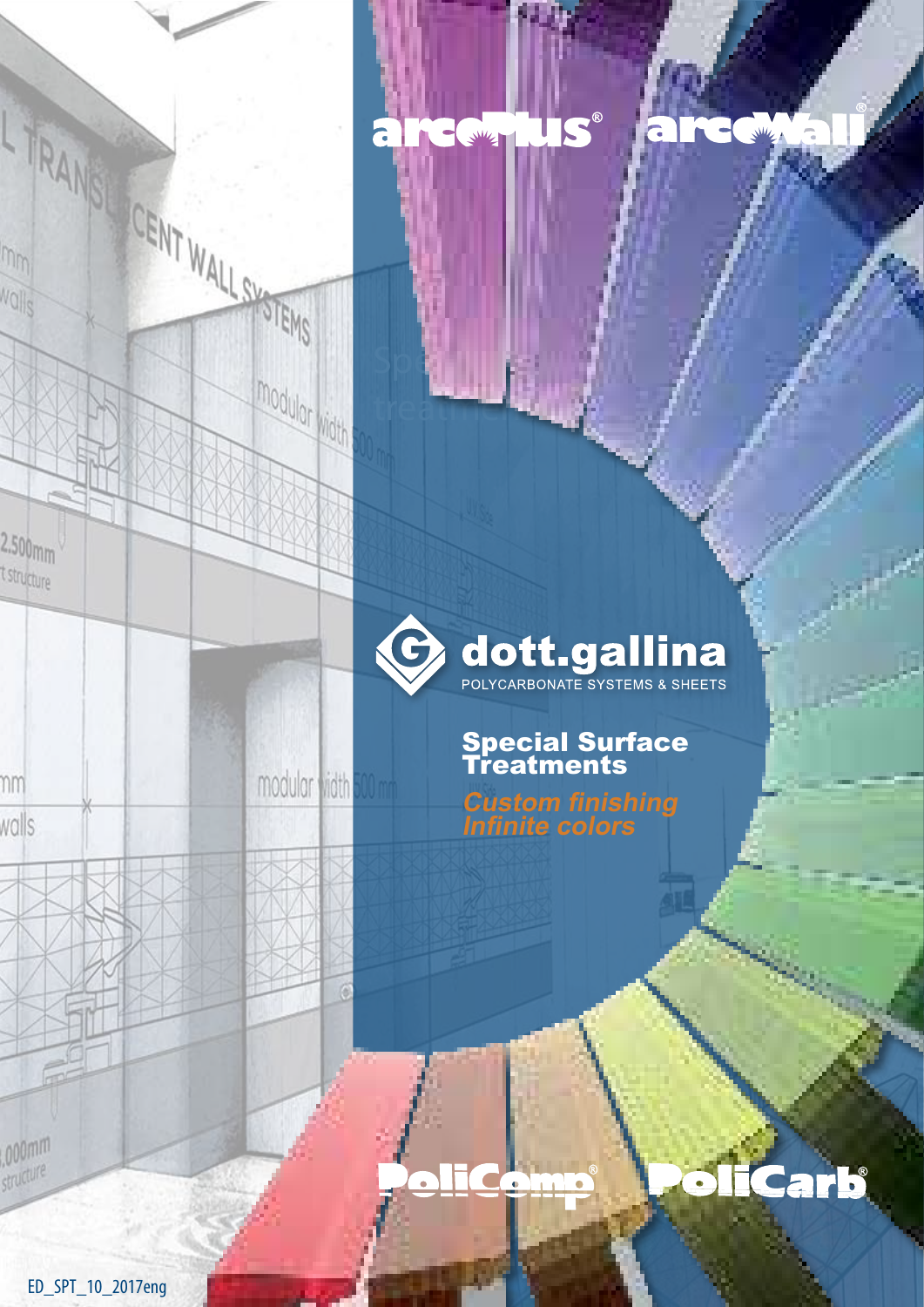## **SPECIAL TREATMENTS**

**In order to meet the new architectural application requirements, it has been conceived a range of surface treatments that could improve the performance of polycarbonate panels according to the specific use. By analyzing the critical issues, we can offer a product that anticipates the user's needs, providing solutions to ensure the climatic comfort, the visual comfort and the energy savings.**





Opaque co-extrusion, white or colored, on the external side of arcoPlus® panel closer to building walls, in fact this opaque surface blocks the view of any substructures or insulating materials when you want to realize curtain walls or building envelope







## **THE DOUBLE-COLOR TECHNOLOGY**



The arcoPlus® panels can be produced also with two different colors included into the mass of two distinct layers, the inner and outside one. This particular production technology thus enables to manage with greater efficiency the light transmission simultaneously with the color rendering.

### **AR AR ANTIGLARE**

The arcoPlus® panels with AR anti-glare treatment are characterized by a light diffusing coextrusion on the inner wall. This innovative finish surface, as well as spreading the sunlight, prevents glare or reflections making, which greatly improve the visual comfort in the facilities where the panels are installed.



## **AG | ANTISCRATCH & ANTIGRAFFITi**

Polycarbonate sheets/panels are characterized by an high mechanical strength. This feature, joined with the high thermal insulation performance, makes these products particularly suitable to achieve continuous façades, curtain walls and windows. If the position where these systems are installed provides the risk of vandalism damage, such as scratches or graffiti, it is possible to benefit of the innovative AG ANTIGRAFF treatment. This finish increases the surface hardness for preventing the engravings' penetration and improving the scratch resistance. Moreover this treatment contains a substance repellent to oils, alcohols and water, which hinders to such agents to penetrate deep into the material, making easier the cleaning.



# **UV-MATT**

With the aim of giving a material effect to building envelopes made of polycarbonate and in order to avoid surface reflections due to the PC characteristic gloss, now it's possible to co-extrude the outer wall of arcoPlus® or Policarb® with a special matting surface finish UV. protected, called UV-MATT. This treatment allows a better distribution of natural light in the inner spaces, providing also a pleasant silky effect to the touch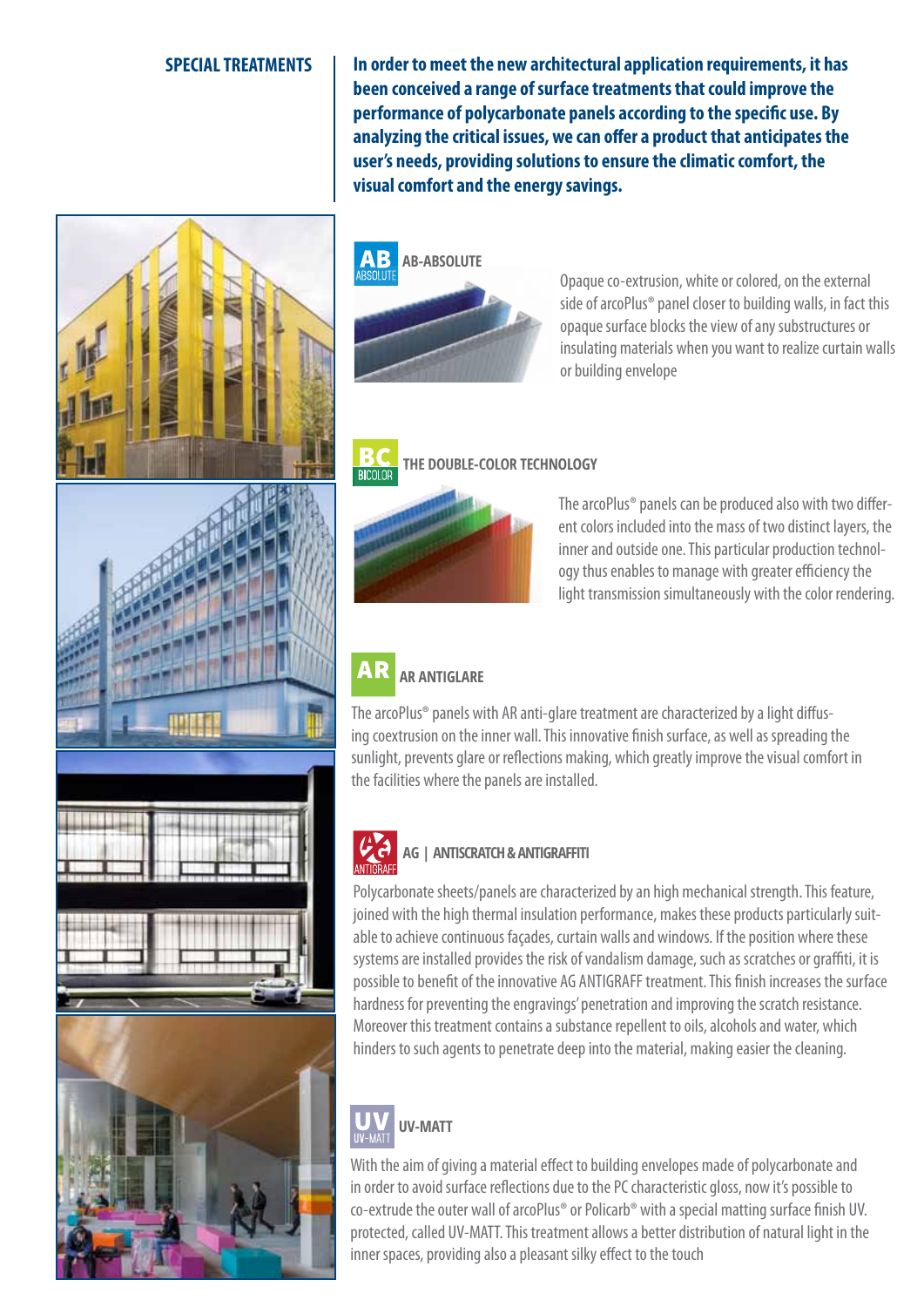IR



## **IR | Infrared-rays CONTROL**

The temperature control and the heat management are essential to maintain the desired level of comfort in every king of buildings. The panels with IR treatment absorb selectively only the infrared portion of solar radiation by limiting the amount of transmitted energy. Basically, the IR treated products absorb the rays nearby the infrared spectral region (780 to 1400nm), filtering part of the energy coming from the sun, but letting in the visible light. Thanks to the use of these products you can preserve the climatic wellness and reduce up to 25% the internal temperature increasing caused by the greenhouse effect, that generally is determined by transparent materials. These elements are also fundamental to minimize the energy costs about cooling/heating and to maximize the natural resources, such as radiation and lighting.



# a fillo

Microscopic view of surface

ANDONELLI<br>Intertone discipato

## **UV-TECH | solar exposure warranty**

In order to ensure long-lasting projects, every kind of polymer has to be protected against the natural solar degradation process. PoliCarb®, PoliComp® and arcoPlus® panels with UV-TECH treatment are characterized by an extended warranty up to 15 years due to a protective coextrusion put into the external surface, composed of special UV-absorbers which grow more chemically stable and effective over time.



Analysis derived from EMMAQUA test- With the aim of ensuring maximum treatment efficiency, several arcoPlus<sup>®</sup> samples have been analyzed through the renowned EMMAQUA accelerated aging test, which exposes the materials to natural solar radiation in the Arizona desert, considering the real degradation. The test procedure is carried out by monthly analysis, but the hard weather situation allows comparison of these samples' performances at a real building installation located in urbanised areas following a proportionate yearly valuation (e.g. Basel city).

## **Features and Benefits** - Performance guaranteed over time

Greater surface protection to ensure incredible weathering resistance performance and to create applications with a longer lifetime. Thus it's possible to observe and effectively measure advantages in terms of:

- Product stability over time
- Color unchanged despite outdoor exposure
- Minimum increase in surface roughness
- Considerable reduction in the yellowing phenomenon even after a prolonged sun exposure